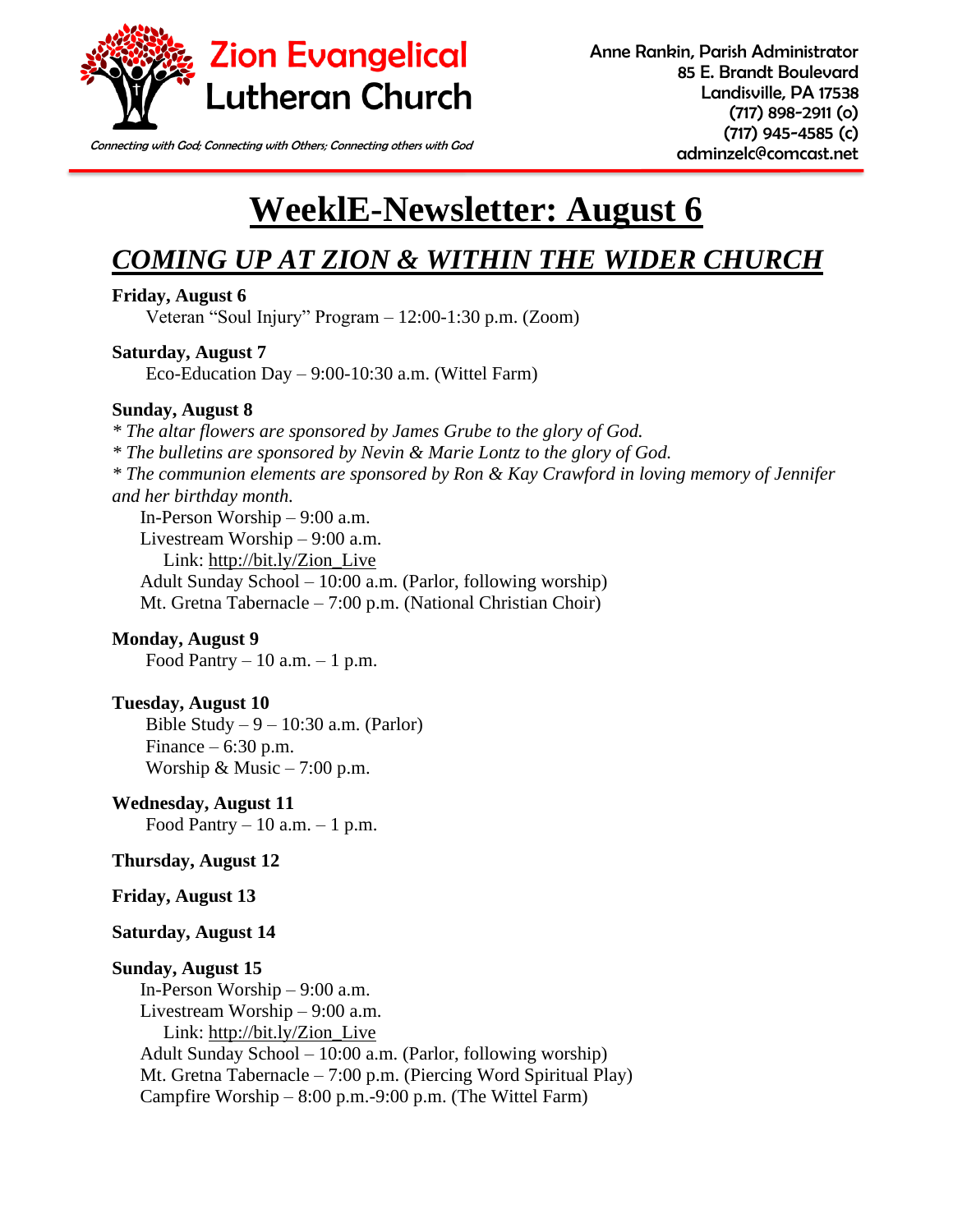# **ZION NIGHT AT THE BARNSTORMERS: Aug. 18**

COMING UP SOON!! There are 12 tickets that are still available for the Zion Night at the Barnstormers game on Wednesday, August 18, beginning at 6:30 p.m. Tickets cost \$12.00/adult (12 and over) and \$9/child (ages 3-11) (no cost for under 3). *Do not let the cost of a ticket deter you*; *contact the church office if you need financial help to offset the cost.* Tickets will be put in your

church mailbox once we have your check for the full amount made payable to "Zion Ev. Lutheran Church" (mark baseball game in memo line). *This is a great opportunity to come together, have fun, and enjoy a night out at the ballpark!*

# **JOYFUL NOISE COLLECTION**

Through August, Joyful Noise contributions will go to the School District of Lancaster school uniform program. This program helps to offset the cost of uniforms for students in need. Labeled buckets to place your offering is on the table in the back and in the front of the Sanctuary.



### **PICNIC IN THE PARK**



Picnic in the Park gathering this month will be next Thursday, Augsut 26 at 11:30 at Rapho Township Community Park Pavilion. There is always room at the tables for more friends…come for a while, come for a few minutes…just come and say hi! All are welcome.

### **OUTDOOR WORSHIP: SEPTEMBER 5**

Mark your calendar for the final summer outdoor service this season on Sunday, September 5 at 9:00 a.m. Worship outdoors has been a really wonderful opportunity for folks to not only be fed spiritually through the Word and music, but also through the fellowship with others while surrounded by God's beauty all around.

 *August 1 Outdoor Worship* 





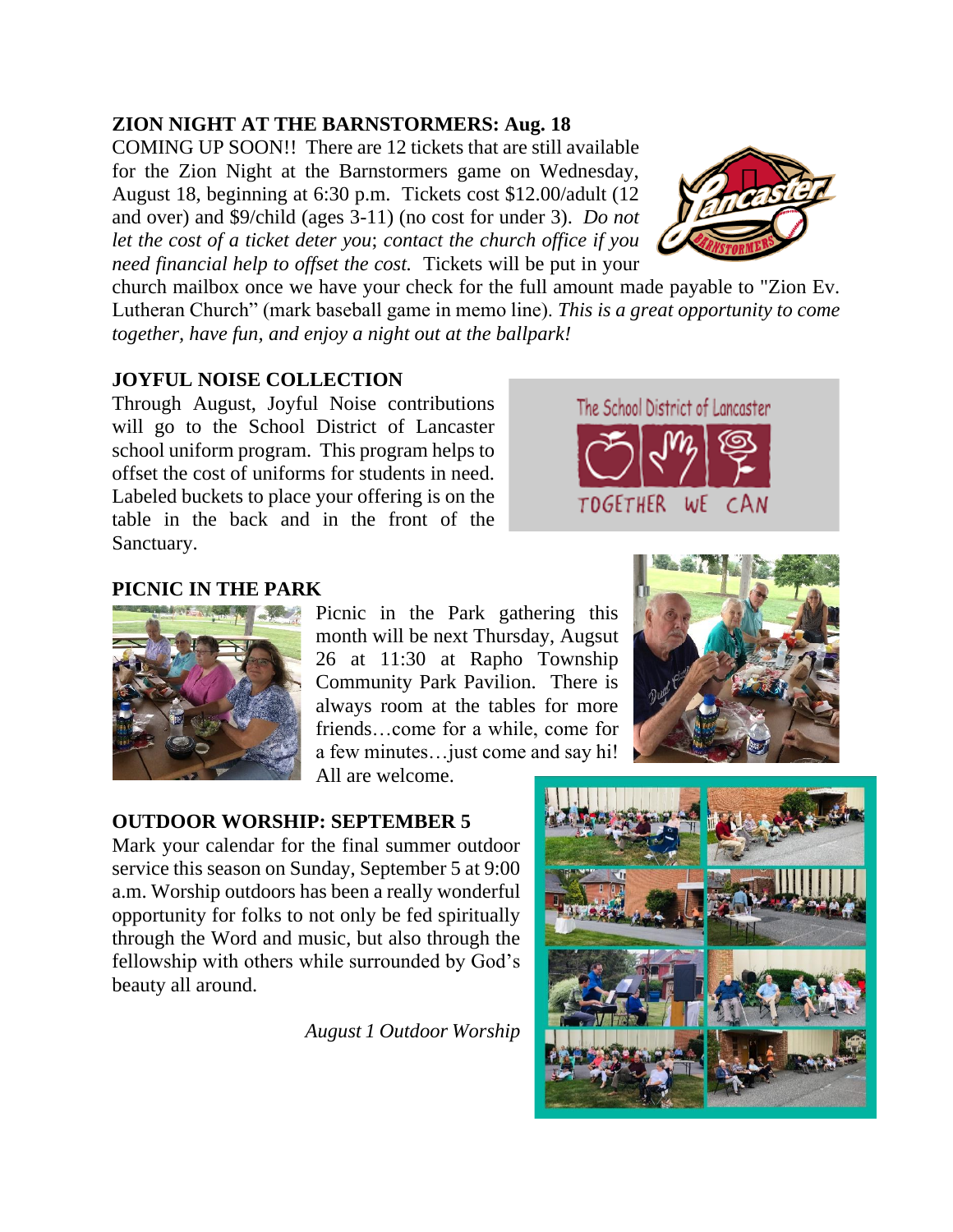# **LEMONADE & REFRESHMENTS**

If you would like to help with the refreshments after the worship services on Sundays please sign up on the bulletin board across from the mailboxes. You can also email the church office [\(adminzelc@comcast.net\)](mailto:adminzelc@comcast.net). All questions can be directed to Millie (717-898-2313).

# **FAITH FORMATION AT ZION**

### • *ADULT IN-PERSON SUNDAY SCHOOL*

*This class meets each Sunday after the worship service in the parlor. There will be no class on September 5.*

• *BIBLE STUDY*

*The adult Bible Study group meets on Tuesdays at 9:00 a.m. in the parlor. It is lectionary-based, focusing each week on the passages or theme for the upcoming Sunday.* 



# **SUMMER PROJECT - "PERSONAL CARE KIT"**

This summer project is in full force as we continue to collect personal care items for Lutheran World Relief (LWR). Items purchased can be put in the bin in the Narthex across from the mailboxes. These kits, when completed, will be sent all over the world wherever there is a need.

# **Include the following items** in each Personal Care Kit:

- One light-weight bath-size towel (20" X 40" to 52" X 27"), dark color recommended
- Two or three bath-size bars of soap equaling 8 to 9 oz, any brand, in original wrapping; no mini or hotel size bars
- One adult-size toothbrush in its original packaging\*
- One sturdy comb (no picks or fine toothed combs); remove packaging
- One metal nail clippers (attached file optional), remove packaging

\*Toothbrush multi-packs may be used by sealing an individual toothbrush in a business-size envelope; no plastic bags or wrap

*When you have purchased every item needed for one kit, place the bagful in the collection box near the mailboxes.* At the end of the summer, we will have a "kit assembly party" when we open each bag, assemble the kits as per LWR instructions, and pack them in cartons to ship. We have a goal of 50 kits! Can we do more than that?

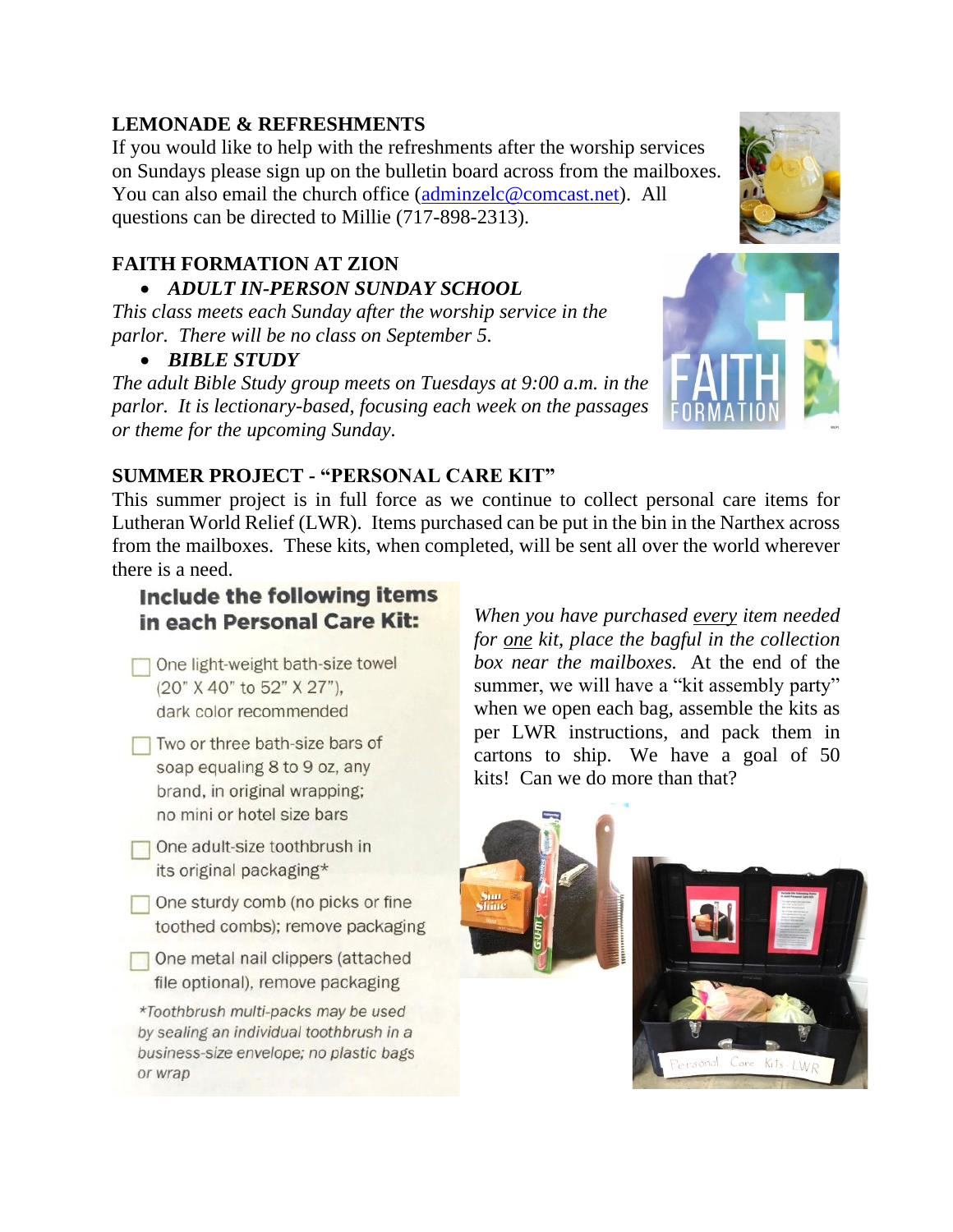### **UPCOMING EVENTS AT THE PARISH RESOURCE CENTER**



For more information, and to register, visit: <https://parishresourcecenter.org/events/historic-churches-of-lancaster-city/>



For more information, and to register, visit: [https://parishresourcecenter.org/events/becoming-your-best-self-introduction-to-the](https://parishresourcecenter.org/events/becoming-your-best-self-introduction-to-the-enneagram/)[enneagram/](https://parishresourcecenter.org/events/becoming-your-best-self-introduction-to-the-enneagram/)

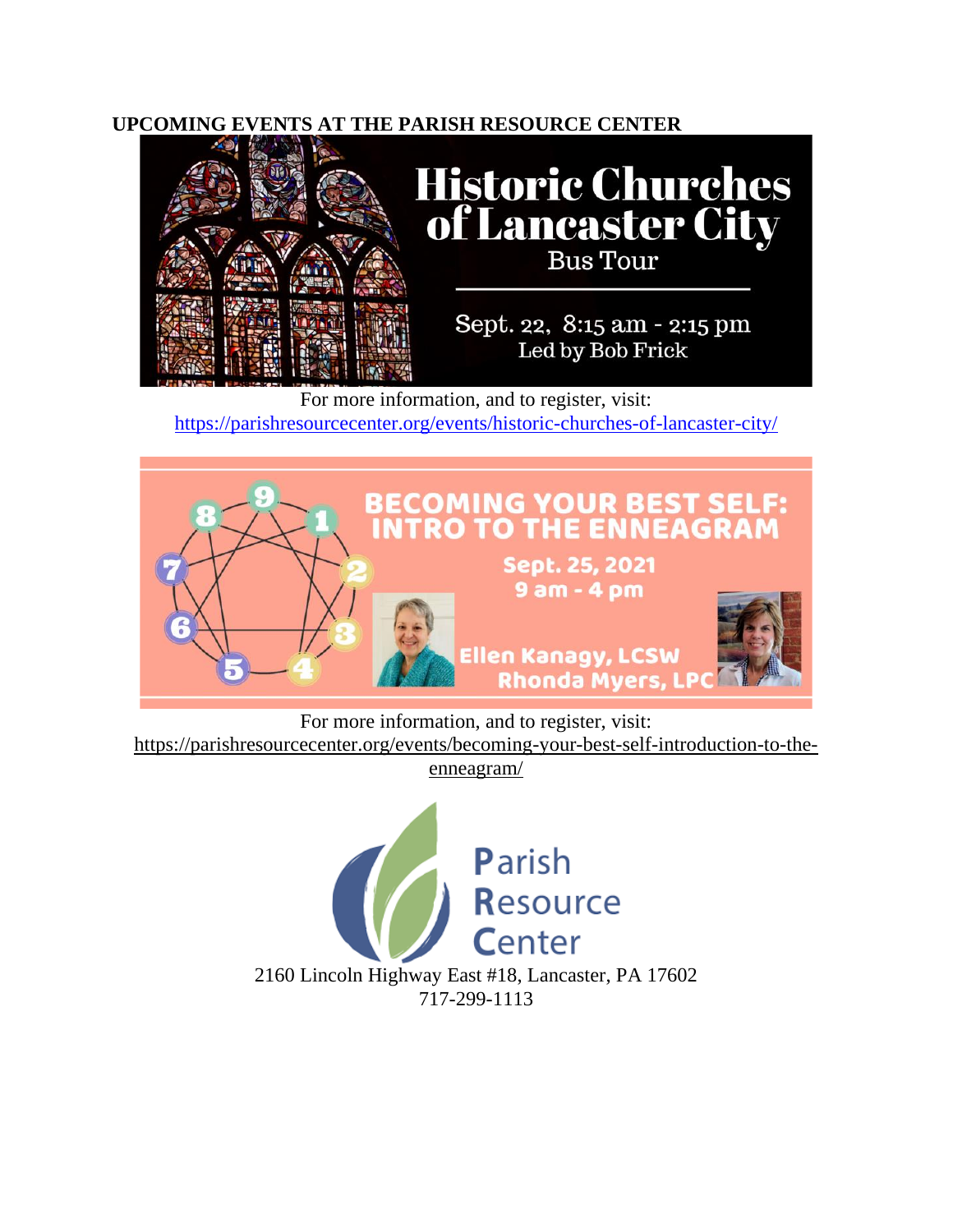### **STAY TUNED**



Similar to how the baby grand piano was recently purchased to improve the quality of music in worship, a new electronic keyboard will also be purchased in the near future. This instrument will be an upgrade to the current keyboard, lending itself to a wider range of musical sounds and complimenting some of the songs sung in services. Stay tuned for more information about this exciting news and the opportunity to contribute to the cost of it.

### **COMING UP AT THE WITTEL FARM** *CAMPFIRE WORSHIP*



August 15; 8-9 p.m. Come to the farm for summer Campfire worship nights. Songs, stories, s'mores.

### *THE GROWING PROJECT*

Volunteer for The Growing Project through October! This project reclaims a portion of the acreage for farming. The crops harvested are donated to assist those in need in Lancaster County. To volunteer as an individual, or a multi-generational group, youth group or family, contact project director, Pastor Matt Lenahan at [pastormattl@dejazzd.com.](mailto:pastormattl@dejazzd.com)



### **SUMMER EVENTS AT THE MOUNT GRETNA TABERNACLE**



(All programs begin at 7:00 p.m.)

\* **TONIGHT**: National Christian Choir; Directed by Kathy Bowman *Founded in 1984, the choir is called to glorify God through a unique ministry of music* 

Mt. Gretna Campmeeting

*which draws people into a new and deeper relationship with him. \** **Sun., Aug. 15** - Piercing Word to perform a Scriptural play -

"Stewardship"

\* **Sun., Aug. 22**: Susquehanna Chorale; Directed by Linda Tedford *One of the premier choral groups in the nation makes its traditional late summer appearance.*

\* **Sun, Aug. 29** - QuintEssentially Brass

*A quintet with engaging personalities and sparkling instrumental performances ends another summer season.*

# **SUNDAY MORNING WORSHIP AT THE TABERNACLE**

**\* Every Sunday @ 10 a.m***. in July and August,* led by the Mt. Gretna United Methodist Church - Rev. Michael Remel, Pastor.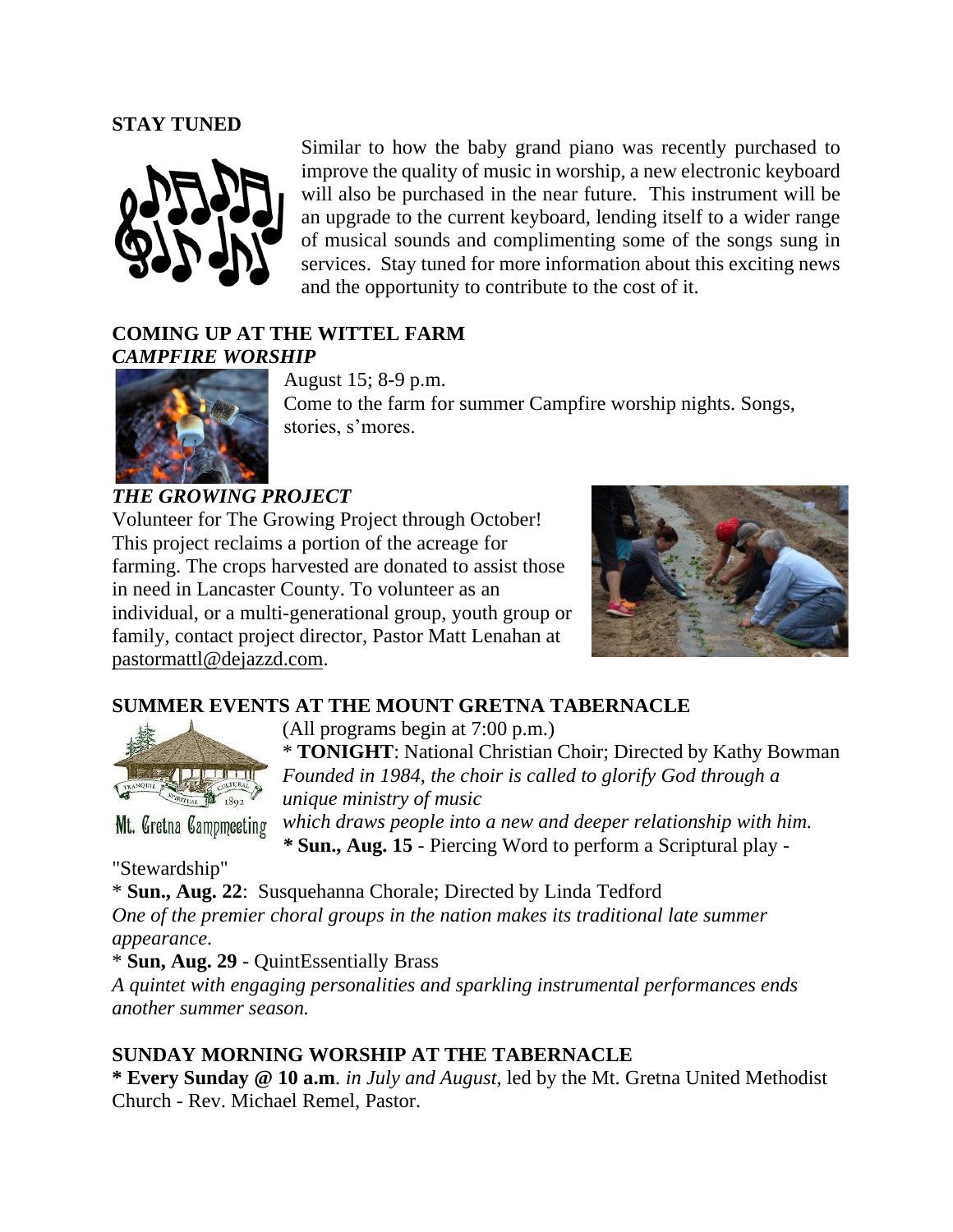# *PRAYER LIST FOR HEALING*

Shirley Cates Doug Grow Marvin Ruch Kate Donnan Barbara Williams Dave Wise Don Heartter Joe Adams Judie Ingersoll Bill Grove Kay Crawford Holly Hoover Rick Long Sam King Janet & Harry Musselman Pastor JMe Lowden Bobbi (Friend of a member) William Hartman (Father of Deb Grube) Meghan Frey (Friend of the congregation) Homer Dietz (Brother-in-law of Harry Musselman) Ron Sahd (Friend of Dave Wise) Loma Slike (Mother of Sue Wise) Mike LaFata (Son-in-law of Bill & Julia Grove)

# *FOR COMFORT, PEACE, STRENGTH, & SAFETY*

Thelma Pearson Lucy Davis Betty Stoner Arlene Miller Deb McCartney Bette Geibel Richard & Marilyn Heim George Potts Jess, Matt, & Grant Barcaro Jim, Kim, & Cory Paternoster Ed & Dotty Sites (Parents of Cathy Benedict) Brenda Alimo (Zion's Sponsored Child) Arlene Wise (Sister-in-law of Dave Wise) Vaun Hile (Father of Lynda Sherwood) Jennifer Kready (Daughter of Dave & Donna Dumeyer)